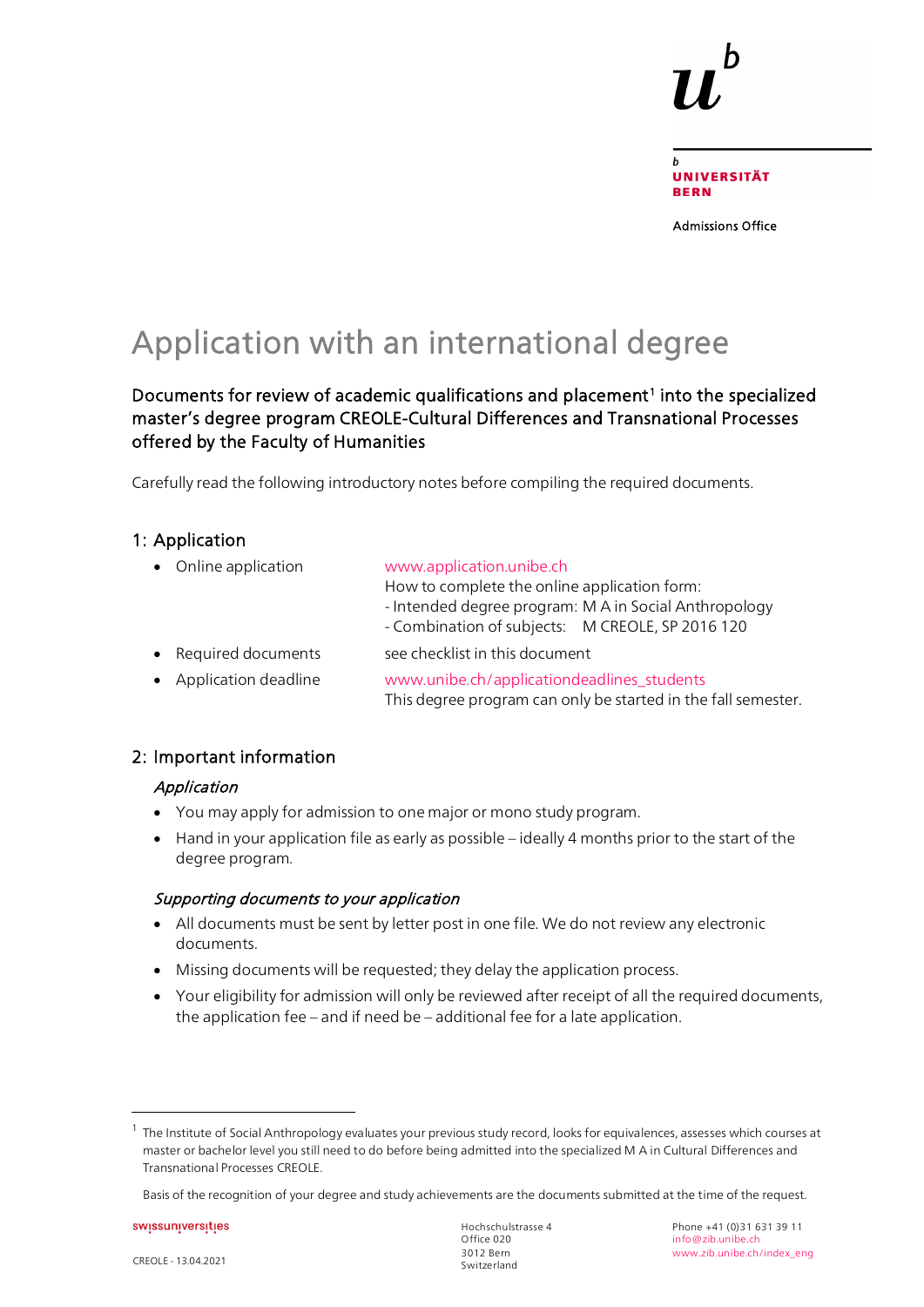

#### Decision of admission

The decision of admission is taken and communicated by the Admissions Office.

#### 3: Language requirements

Courses of the mono master 'CREOLE-Cultural Differences and Transnational Processes' are mainly given in English or, depending on the participating institute, in German.

Therefore, a good knowledge of English is necessary.

The [Academic English Services](https://edit.cms.unibe.ch/unibe/portal/content/studies/degree_programs/language_courses/aes/index_eng.html) offers language courses to registered students.

The [German as a foreign language](https://www.unibe.ch/studies/programs/language_courses/daf/index_eng.html) unit provides German courses from levels A1 to C2 (beginners to advanced) for registered students.

#### 4: Further procedure

Personal interviews for entry in fall: More details will be announced directly by the Department

#### 5: Studying

Studies at the University of Bern are full-time. We do not offer any part-time studies.

#### 6: [Steps in your application for admission to a non-medical master's degree program](https://edit.cms.unibe.ch/unibe/portal/content/e1006/e1029/e1041/e1046/e110496/e244228/Master_eng.pdf)

### 7: [Conditions relevant to entering and residing in Switzerland](https://www.unibe.ch/studies/mobility/incoming/general_information/einreise_und_aufenthaltsbestimmungen/index_eng.html)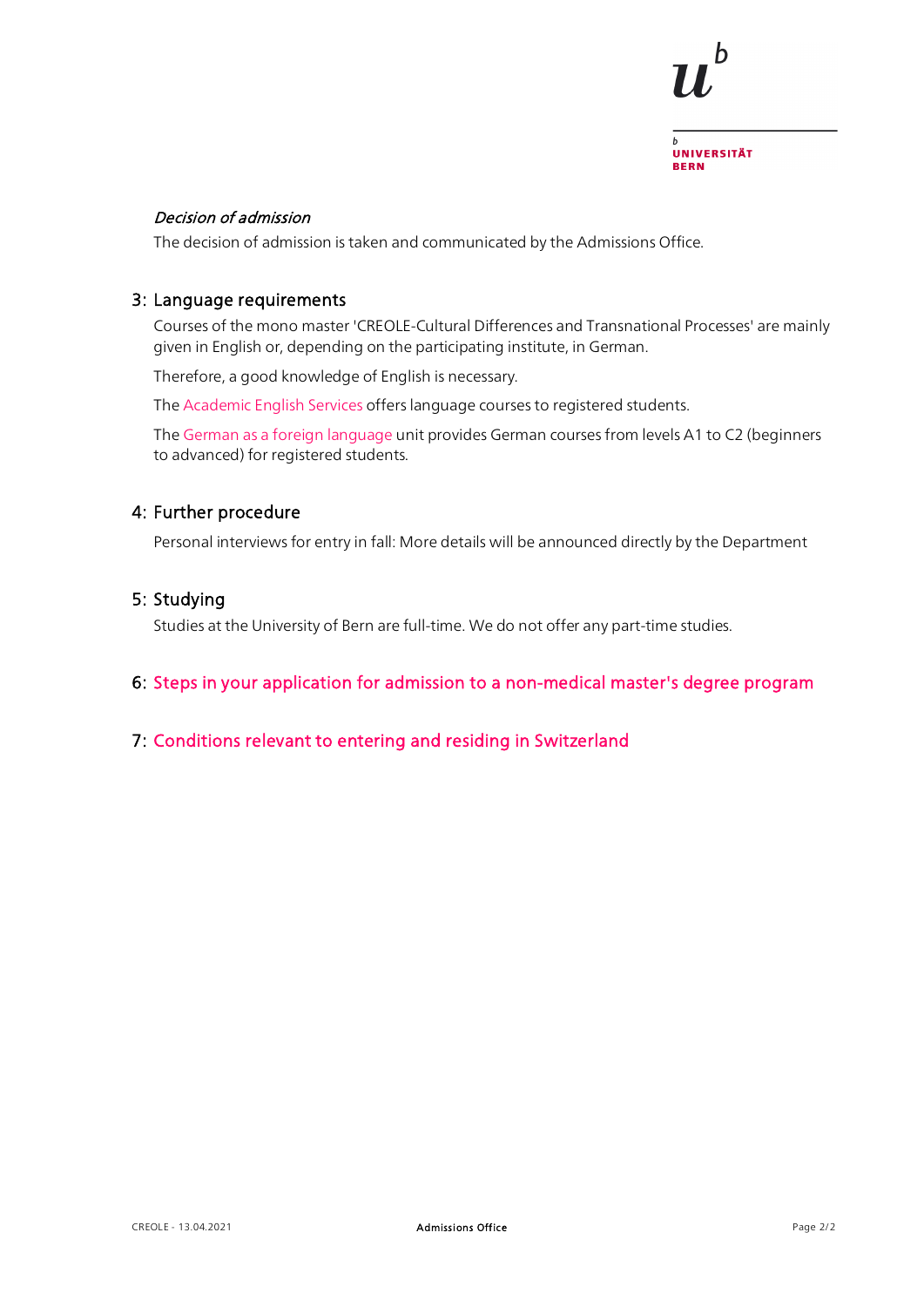**UNIVERSITÄT BERN** 

UNIVERSITY OF BERN Admissions Office Hochschulstrasse 4 3012 Bern Switzerland

# Declaration of Consent

This Declaration of Consent must be fully completed and handed in with the other required documents.

### With your signature, you confirm the following:

- The information provided in your application to the University of Bern is complete and true to the best of your knowledge. You understand that false information can lead to expulsion from the application process/from studies.
- You have declared (below) any current, definitive, or prospective exclusions or bans from degree programs or programs of study:
- You give the University of Bern permission to control the submitted documents for authenticity and to obtain relevant information from your previous institutions of higher education.
- You understand that your application does not lead automatically to admission but that it is a request for admission and is liable to a non-refundable fee.
- You understand that the data gathered during the application process may be given to third parties in legally authorized cases.

*Please complete in block capitals*

| Family name                                                            |      |                                  |           |                                                |
|------------------------------------------------------------------------|------|----------------------------------|-----------|------------------------------------------------|
| Given name/s                                                           |      |                                  |           |                                                |
| Former family name<br>(in case of change of name)                      |      |                                  |           |                                                |
| Date of birth                                                          |      |                                  |           |                                                |
| <b>Matriculation number</b><br>(if you have already been assigned one) |      |                                  |           |                                                |
| Place                                                                  | Date |                                  | Signature |                                                |
| swissuniversities                                                      |      | Hochschulstrasse 4<br>Office 020 |           | Phone +41 (0)31 631 39 11<br>info@zib.unibe.ch |
| CREOLE - 13.04.2021                                                    |      | 3012 Bern<br>Switzerland         |           |                                                |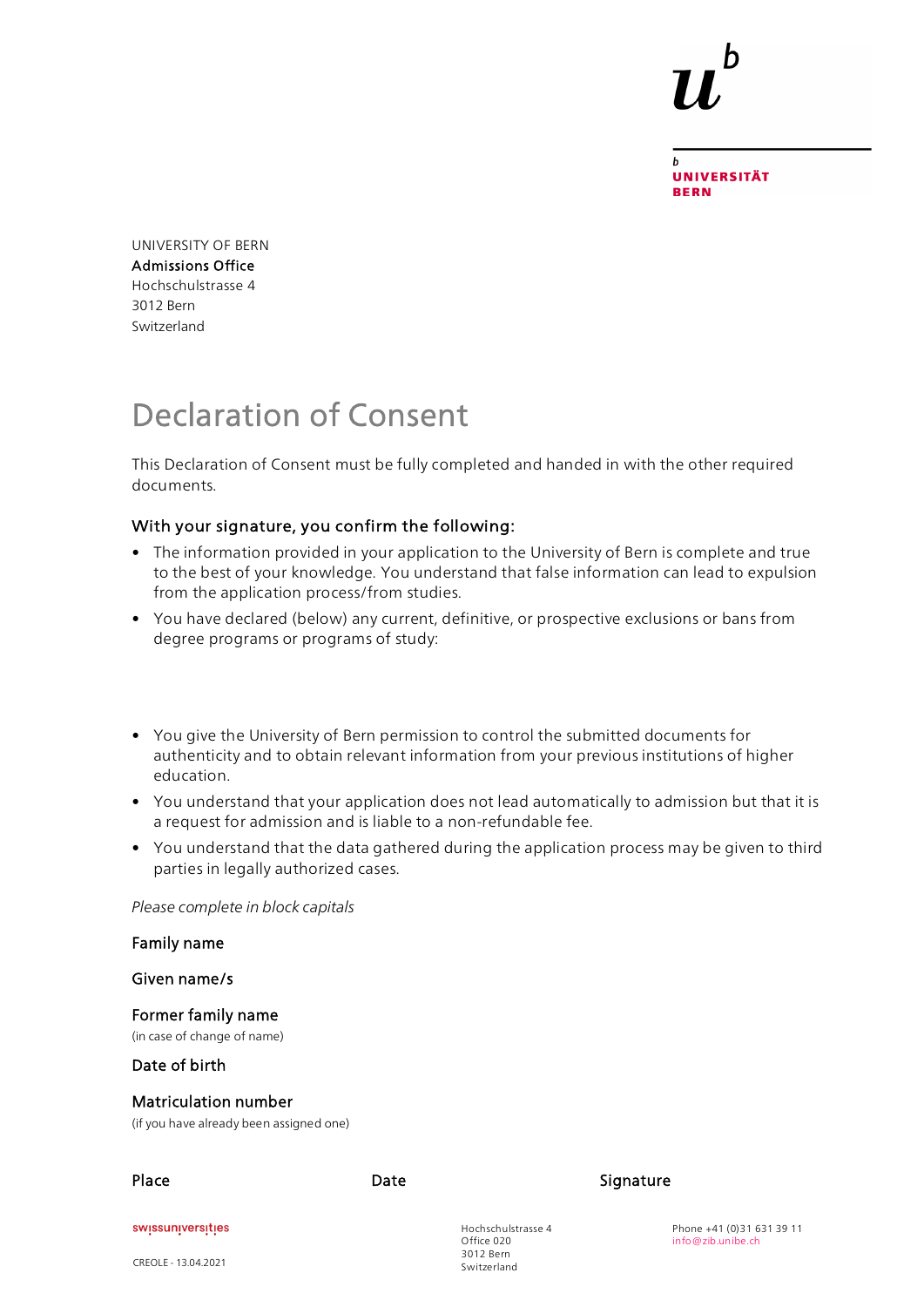

# **Checklist**

## Documents for review of academic qualifications and placement into the mono master's degree program 'CREOLE-Cultural Differences and Transnational Processes'

Please send hard copies of the required documents by letter post to: UNIVERSITY OF BERN, Admissions Office, Hochschulstrasse 4, 3012 Bern, Switzerland

- 1: Declaration of Consent; serves as cover sheet
- 2: This checklist
- 3: Curriculum vitae in tabular form with uninterrupted chronology of your education and academic studies incl. degrees up to the present incl. up-to-date passport photo (45 mm high by 35 mm wide)
- 4: Application/motivation letter (incl. family name, given name, full address, e-mail address, date and signature and – if you have one – mobile phone number) for placement into the master's degree program 'CREOLE-Cultural Differences and Transnational Processes'
- 5: Career plan: A one-page statement or outline of the student´s research plans and intended career choice – and ways to achieve them (including planned research topic, work experience, volunteer work, extracurricular activities, possible employers or field of employment)
- 6: a) Originally [certified photocopies](http://www.unibe.ch/unibe/portal/content/e1006/e15237/e335901/Certifications-translation_ger.pdf) of your degree (e.g. diploma, diploma supplement, bachelor's or master's degree). The correspondence of the photocopy to the original must be officially certified.
	- b) If this degree is not written in German, English, French or Italian, a [translation](http://www.unibe.ch/unibe/portal/content/e1006/e15237/e335901/Certifications-translation_ger.pdf) and the originally certified photocopy of the degree is required. The translation must be inseparably connected with the originally certified photocopy of the original document.
- 7: a) Originals (stamped and signed) or originally certified photocopies of all official proofs of your achievements (transcripts) with grades.
	- b) If these transcripts are not written in German, English, French or Italian, a [translation](http://www.unibe.ch/unibe/portal/content/e1006/e15237/e335901/Certifications-translation_ger.pdf) and the originally certified photocopy of the transcripts is required. The translation must be inseparably connected with the originally certified photocopy of the original document.
- 8: Grading system of the degree issuing university, if the grading system is different from ours. Our [scale](http://www.unibe.ch/studies/programs/organization_and_structure/ects_credits_and_grading_system/index_eng.html) goes from 1 to 6, with 6 being excellent and grades below 4 being unsatisfactory.